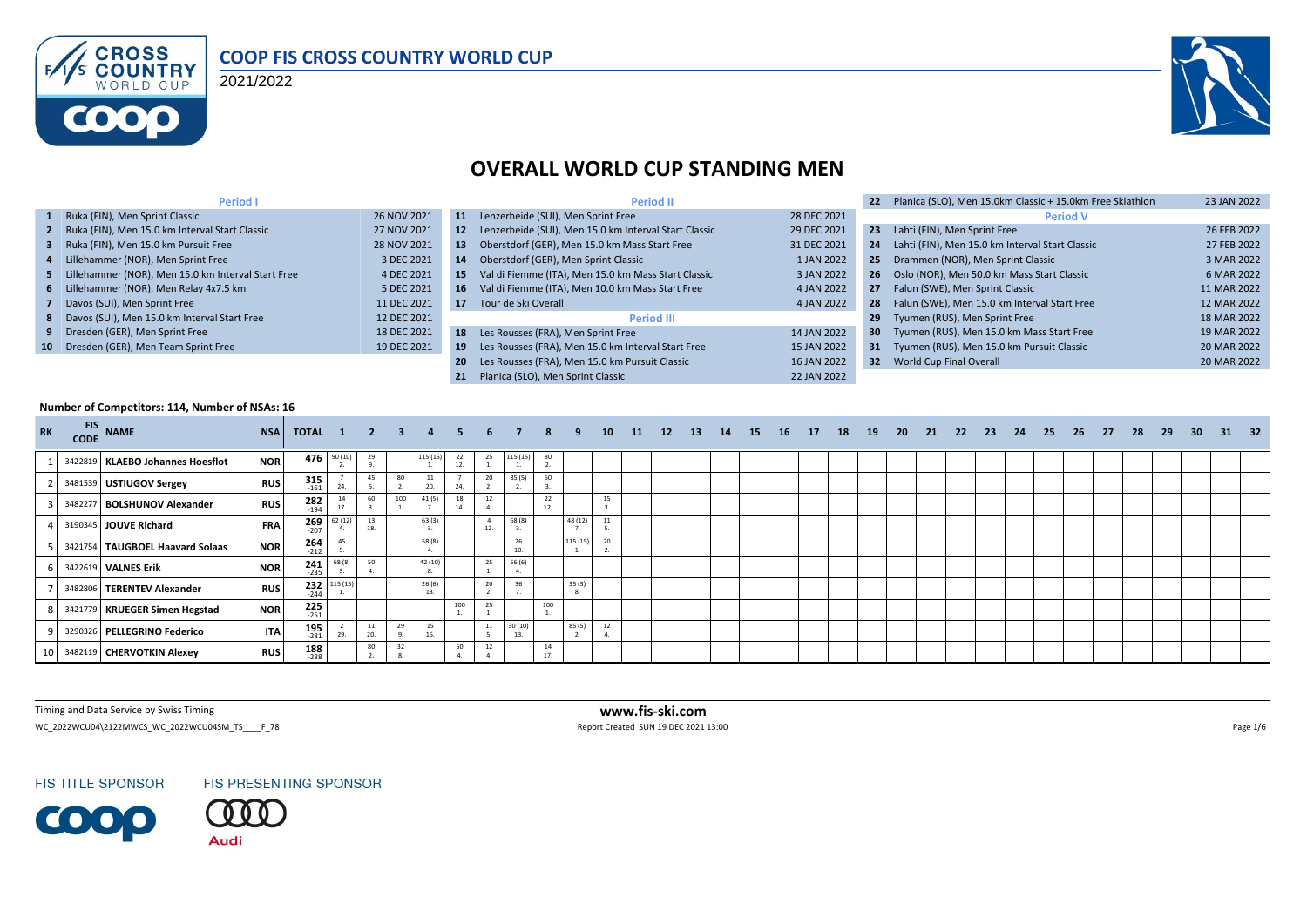



 $F/1/s$ 

**COOO** 



# **OVERALL WORLD CUP STANDING MEN**

| <b>RK</b> | FIS NAME                          | <b>NSA</b> | <b>TOTAL</b>          | $\blacksquare$                           | -2                    |           |                                                 |                      |                       |                                |                                |                           | 10                             | -11- | <b>12</b> | <b>13</b> | -14 | -15 | - 16 | - 17 | 18 | <b>19</b> | -20 | -21 | -22 | -23 | -24 | -25 | -26 | -27 | -28 | -29 | -30 | 31 | 32 |
|-----------|-----------------------------------|------------|-----------------------|------------------------------------------|-----------------------|-----------|-------------------------------------------------|----------------------|-----------------------|--------------------------------|--------------------------------|---------------------------|--------------------------------|------|-----------|-----------|-----|-----|------|------|----|-----------|-----|-----|-----|-----|-----|-----|-----|-----|-----|-----|-----|----|----|
| 11        | 3190323 CHANAVAT Lucas            | <b>FRA</b> | $177$ <sub>-299</sub> | $\begin{array}{c} 24 \\ 11. \end{array}$ |                       |           | $\begin{array}{c} 22 \ (12) \\ 21. \end{array}$ |                      |                       | 52 (12)<br>6.                  |                                | 68(8)<br>$\overline{3}$ . | $\frac{11}{5}$                 |      |           |           |     |     |      |      |    |           |     |     |     |     |     |     |     |     |     |     |     |    |    |
| 12        | 3420586 HOLUND Hans Christer      | <b>NOR</b> | 162<br>$-314$         |                                          | 22<br>12.             |           |                                                 | 80<br>2.             | 15<br>3.              |                                | 45<br>5.                       |                           |                                |      |           |           |     |     |      |      |    |           |     |     |     |     |     |     |     |     |     |     |     |    |    |
| 13        | 3150570 NOVAK Michal              | <b>CZE</b> | $156$ 320             |                                          | 15<br>16.             | 45        | 18<br>14.                                       | 45                   |                       | 18<br>14.                      |                                | 13<br>18.                 | $\overline{2}$<br>14.          |      |           |           |     |     |      |      |    |           |     |     |     |     |     |     |     |     |     |     |     |    |    |
| 14        | 3422477 NORTHUG Even              | <b>NOR</b> | $153$ <sub>323</sub>  |                                          |                       |           | 26<br>10.                                       |                      |                       | 48(3)<br>-5.                   |                                | 54(4)<br>4.               | 25<br>1.                       |      |           |           |     |     |      |      |    |           |     |     |     |     |     |     |     |     |     |     |     |    |    |
| 15        | 3482105 YAKIMUSHKIN Ivan          | <b>RUS</b> | 151<br>$-325$         | 12<br>19.                                | 32<br>8.              | 50<br>4.  |                                                 | 16<br>15.            | 12<br>4.              |                                | 29<br>9.                       |                           |                                |      |           |           |     |     |      |      |    |           |     |     |     |     |     |     |     |     |     |     |     |    |    |
| 16        | 3481432 MALTSEV Artem             | <b>RUS</b> | $147$ <sub>329</sub>  |                                          | 18<br>14.             | 60<br>3.  |                                                 | 10<br>21.            | 20<br>2.              | $\overline{\mathbf{3}}$<br>28. | 36<br>7.                       |                           |                                |      |           |           |     |     |      |      |    |           |     |     |     |     |     |     |     |     |     |     |     |    |    |
| 17        | 3423291 LARSEN Thomas Helland     | <b>NOR</b> | $127$ <sub>349</sub>  |                                          |                       |           | $\begin{array}{c} 80 \\ 2. \end{array}$         |                      |                       |                                |                                | 22<br>12.                 | 25<br>1.                       |      |           |           |     |     |      |      |    |           |     |     |     |     |     |     |     |     |     |     |     |    |    |
| 18        | 3420909 GOLBERG Paal              | <b>NOR</b> | $122$<br>$354$        | 34 (5)<br>9.                             | 26<br>10.             |           | 15(2)<br>18.                                    | 24<br>11.            | 15<br>3.              | 23.                            |                                |                           |                                |      |           |           |     |     |      |      |    |           |     |     |     |     |     |     |     |     |     |     |     |    |    |
| 19        | 3481163 RETIVYKH Gleb             | <b>RUS</b> | $120\n356$            | 32<br>-8.                                |                       |           | 16<br>15.                                       |                      |                       | 15<br>16.                      |                                | 42(2)<br>6                | 15<br>$\overline{a}$           |      |           |           |     |     |      |      |    |           |     |     |     |     |     |     |     |     |     |     |     |    |    |
| 20        | 3530910 SCHOONMAKER James Clinton | <b>USA</b> | $113$<br>363          | $\frac{42}{7}$ (6)                       |                       |           | 24<br>11.                                       |                      | <sup>1</sup><br>15.   |                                |                                | 39 (10)<br>9.             | $\overline{7}$<br>9.           |      |           |           |     |     |      |      |    |           |     |     |     |     |     |     |     |     |     |     |     |    |    |
| 21        | 3180535 NISKANEN livo             | <b>FIN</b> | $\frac{105}{371}$     |                                          | 100<br>$\mathbf{1}$ . |           |                                                 |                      | 5<br>11.              |                                |                                |                           |                                |      |           |           |     |     |      |      |    |           |     |     |     |     |     |     |     |     |     |     |     |    |    |
| 22        | 3423264 AMUNDSEN Harald Oestberg  | <b>NOR</b> | 101<br>$-375$         |                                          |                       |           |                                                 | 36<br>$\overline{7}$ | 15<br>$\mathbf{3}$    |                                | 50<br>4.                       |                           |                                |      |           |           |     |     |      |      |    |           |     |     |     |     |     |     |     |     |     |     |     |    |    |
| 23        | 3481988 SEMIKOV Ilia              | <b>RUS</b> | 100<br>$-376$         |                                          | 40<br>6.              | 40<br>6.  |                                                 |                      | 20<br>2.              |                                |                                |                           |                                |      |           |           |     |     |      |      |    |           |     |     |     |     |     |     |     |     |     |     |     |    |    |
| 24        | 3501340 GRATE Marcus              | <b>SWE</b> | $\frac{96}{380}$      | 30(4)<br>10.                             |                       |           | 40<br>6.                                        |                      |                       |                                |                                | 20<br>13.                 | - 6<br>10.                     |      |           |           |     |     |      |      |    |           |     |     |     |     |     |     |     |     |     |     |     |    |    |
| 25        | 3421154 NYENGET Martin Loewstroem | <b>NOR</b> | 87<br>$-389$          |                                          |                       |           |                                                 | 60<br>$\mathbf{a}$   | 15<br>$\mathbf{3}$    |                                | 12<br>19.                      |                           |                                |      |           |           |     |     |      |      |    |           |     |     |     |     |     |     |     |     |     |     |     |    |    |
| 26        | 3421164 SKAR Sindre Bjoernestad   | <b>NOR</b> | $84 - 392$            |                                          |                       |           | $\frac{18(4)}{17}$                              |                      |                       | 30.                            |                                | 45<br>5.                  | 20<br>2.                       |      |           |           |     |     |      |      |    |           |     |     |     |     |     |     |     |     |     |     |     |    |    |
| 27        | 3190529 LAPALUS Hugo              | <b>FRA</b> | $79 - 397$            |                                          | 20<br>13.             | 16<br>15. |                                                 | 13<br>$=18.$         | $\overline{4}$<br>12. |                                | 26<br>10.                      |                           |                                |      |           |           |     |     |      |      |    |           |     |     |     |     |     |     |     |     |     |     |     |    |    |
| 28        | 3180865 VUORINEN Lauri            | FIN        | 77<br>$-399$          | $\frac{16(1)}{16}$                       |                       |           | 45<br>$\overline{\phantom{a}}$                  |                      | $\overline{2}$<br>14. |                                |                                | 11<br>20.                 | $\overline{\mathbf{3}}$<br>13. |      |           |           |     |     |      |      |    |           |     |     |     |     |     |     |     |     |     |     |     |    |    |
| 29        | 3421320 <b>IVERSEN Emil</b>       | <b>NOR</b> | 69<br>$-407$          |                                          | 36<br>7.              |           |                                                 | 8<br>23.             | 25                    |                                |                                |                           |                                |      |           |           |     |     |      |      |    |           |     |     |     |     |     |     |     |     |     |     |     |    |    |
| 30        | 3420605 ROETHE Sjur               | <b>NOR</b> | $69 - 407$            |                                          |                       |           |                                                 | 29<br>$\alpha$       |                       |                                | 40<br>6.                       |                           |                                |      |           |           |     |     |      |      |    |           |     |     |     |     |     |     |     |     |     |     |     |    |    |
| 31        | 3290379 de FABIANI Francesco      | <b>ITA</b> | 66<br>$-410$          |                                          | 14<br>17.             | 26<br>10. |                                                 |                      | ${\bf 11}$<br>-5.     |                                | $\overline{\mathbf{3}}$<br>28. |                           | 12<br>$\overline{a}$           |      |           |           |     |     |      |      |    |           |     |     |     |     |     |     |     |     |     |     |     |    |    |

Timing and Data Service by Swiss Timing **www.fis-ski.com**

WC\_2022WCU04\2122MWCS\_WC\_2022WCU04SM\_TS\_\_\_\_F\_78 Report Created SUN 19 DEC 2021 13:00 Page 2/6

**FIS TITLE SPONSOR** 

FIS PRESENTING SPONSOR

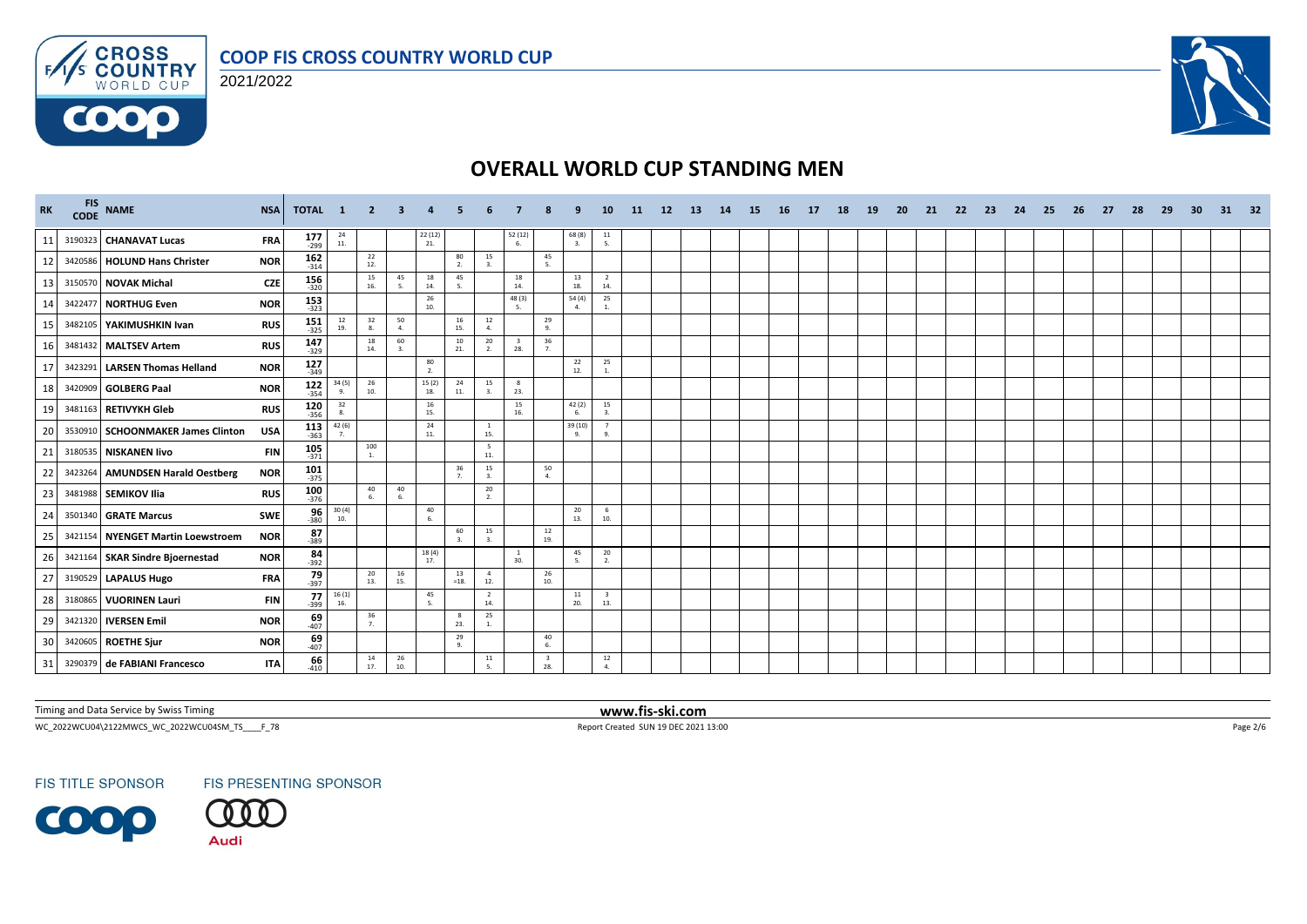



 $F/1/s$ 

6000



# **OVERALL WORLD CUP STANDING MEN**

| <b>RK</b> | CODE    | FIS NAME                             | <b>NSA</b>                        | TOTAL 1                                  | $\overline{\mathbf{2}}$ | -3                                       |                                |                       |                                  |                 |                       |                                         | 10                  | 11 | 12 <sup>2</sup> | -13 | 14 | -15 | - 16 | - 17 | 18 | <b>19</b> | -20 | -21 | -22 | -23 | 24 | -25 | -26 | -27 | -28 | -29 | 30 | 31 | 32 |
|-----------|---------|--------------------------------------|-----------------------------------|------------------------------------------|-------------------------|------------------------------------------|--------------------------------|-----------------------|----------------------------------|-----------------|-----------------------|-----------------------------------------|---------------------|----|-----------------|-----|----|-----|------|------|----|-----------|-----|-----|-----|-----|----|-----|-----|-----|-----|-----|----|----|----|
| 32        | 3510377 | <b>HEDIGER Jovian</b>                | $63$ <sub>413</sub><br>SUI        | $\begin{array}{c} 18 \\ 14. \end{array}$ |                         |                                          |                                |                       |                                  | $\frac{10}{21}$ |                       | $\begin{array}{c} 26 \\ 10 \end{array}$ | - 9<br>7.           |    |                 |     |    |     |      |      |    |           |     |     |     |     |    |     |     |     |     |     |    |    |    |
| 33        |         | 3190111 MANIFICAT Maurice            | $62$<br>$414$<br><b>FRA</b>       |                                          |                         |                                          |                                | 26<br>10.             | $\overline{4}$<br>12.            |                 | 32<br>8.              |                                         |                     |    |                 |     |    |     |      |      |    |           |     |     |     |     |    |     |     |     |     |     |    |    |    |
| 34        |         | 3200205 BOEGL Lucas                  | $\frac{58}{418}$<br><b>GER</b>    |                                          | 12<br>19.               | 36<br>7.                                 |                                | <sup>1</sup><br>30.   | 9<br>7 <sub>1</sub>              |                 |                       |                                         |                     |    |                 |     |    |     |      |      |    |           |     |     |     |     |    |     |     |     |     |     |    |    |    |
| 35        |         | 3501278 PERSSON Anton                | $\frac{58}{418}$<br>SWE           | $^{22}_{12}$                             |                         |                                          |                                |                       |                                  | 36(4)<br>8.     |                       |                                         |                     |    |                 |     |    |     |      |      |    |           |     |     |     |     |    |     |     |     |     |     |    |    |    |
| 36        |         | 3482280 SPITSOV Denis                | $\frac{56}{420}$<br><b>RUS</b>    |                                          |                         |                                          |                                | 20<br>13.             | 12<br>4.                         |                 | 24<br>11.             |                                         |                     |    |                 |     |    |     |      |      |    |           |     |     |     |     |    |     |     |     |     |     |    |    |    |
| 37        |         | 3200356 DOBLER Jonas                 | $\frac{56}{420}$<br><b>GER</b>    |                                          | 16<br>15.               | 18<br>14.                                |                                | 13<br>$=18.$          | 9<br>7 <sub>1</sub>              |                 |                       |                                         |                     |    |                 |     |    |     |      |      |    |           |     |     |     |     |    |     |     |     |     |     |    |    |    |
| 38        |         | 3510656 GROND Valerio                | $\frac{53}{423}$<br>SUI           |                                          |                         |                                          |                                |                       |                                  | 26(2)<br>11.    |                       | 18<br>14.                               | 9<br>7.             |    |                 |     |    |     |      |      |    |           |     |     |     |     |    |     |     |     |     |     |    |    |    |
| 39        |         | 3420961 KROGH Finn Haagen            | $\frac{53}{423}$<br><b>NOR</b>    |                                          |                         |                                          | 29<br>9.                       |                       |                                  |                 |                       | 24<br>11.                               |                     |    |                 |     |    |     |      |      |    |           |     |     |     |     |    |     |     |     |     |     |    |    |    |
| 40        |         | 3530902 OGDEN Ben<br><b>USA</b>      | 53<br>$-423$                      | 23(3)<br>13.                             |                         |                                          | $\frac{1}{30}$                 |                       | 7<br>Q                           | 22<br>12.       |                       |                                         |                     |    |                 |     |    |     |      |      |    |           |     |     |     |     |    |     |     |     |     |     |    |    |    |
| 41        |         | 3100406 CYR Antoine                  | $52 - 424$<br>CAN                 |                                          | 24<br>11.               | $\begin{array}{c} 22 \\ 12. \end{array}$ |                                |                       | 6<br>10.                         |                 |                       |                                         |                     |    |                 |     |    |     |      |      |    |           |     |     |     |     |    |     |     |     |     |     |    |    |    |
| 42        |         | 3180861 MAKI Joni                    | $\frac{50}{426}$<br><b>FIN</b>    | $42(2)$<br>6.                            |                         |                                          | $\overline{\mathbf{3}}$<br>28. |                       | 5<br>11.                         |                 |                       |                                         |                     |    |                 |     |    |     |      |      |    |           |     |     |     |     |    |     |     |     |     |     |    |    |    |
| 43        |         | 3501662 JOHANSSON Leo                | $47$<br>$429$<br>SWE              |                                          | 9<br>22.                | 20<br>13.                                |                                |                       | 10<br>6.                         |                 | 8<br>23.              |                                         |                     |    |                 |     |    |     |      |      |    |           |     |     |     |     |    |     |     |     |     |     |    |    |    |
| 44        |         | 3501010 HAEGGSTROEM Johan            | $47$<br>$429$<br>SWE              | $\begin{array}{c} 6 \\ 25. \end{array}$  |                         |                                          | $\overline{7}$<br>24.          |                       |                                  | 16<br>15.       | 6<br>25.              | - 6<br>25.                              | 6<br>10.            |    |                 |     |    |     |      |      |    |           |     |     |     |     |    |     |     |     |     |     |    |    |    |
| 45        |         | 3200802 MOCH Friedrich               | 43 <sub>433</sub><br><b>GER</b>   |                                          | 6<br>25.                | 13<br>18.                                |                                | $\overline{4}$<br>27. | 9<br>7 <sub>1</sub>              |                 | 11<br>20.             |                                         |                     |    |                 |     |    |     |      |      |    |           |     |     |     |     |    |     |     |     |     |     |    |    |    |
| 46        |         | 3420994   TOENSETH Didrik            | $\frac{40}{436}$<br><b>NOR</b>    |                                          |                         |                                          |                                | 40<br>6.              |                                  |                 |                       |                                         |                     |    |                 |     |    |     |      |      |    |           |     |     |     |     |    |     |     |     |     |     |    |    |    |
| 47        |         | 3190282 JAY Renaud                   | $\frac{36}{440}$<br><b>FRA</b>    |                                          |                         |                                          | $\overline{4}$<br>27.          |                       |                                  | 9<br>22.        |                       | 15<br>16.                               | $_{\rm 8}$<br>8.    |    |                 |     |    |     |      |      |    |           |     |     |     |     |    |     |     |     |     |     |    |    |    |
| 48        |         | 3530882 SCHUMACHER Gus<br><b>USA</b> | $\frac{33}{443}$                  |                                          |                         | 24<br>11.                                |                                |                       | $\overline{7}$<br>9 <sub>1</sub> |                 | $\overline{2}$<br>29. |                                         |                     |    |                 |     |    |     |      |      |    |           |     |     |     |     |    |     |     |     |     |     |    |    |    |
| 49        |         | <b>NOR</b><br>3423782 MOSEBY Haavard | $32$<br>-444                      |                                          |                         |                                          |                                | 32<br>$\mathbf{R}$    |                                  |                 |                       |                                         |                     |    |                 |     |    |     |      |      |    |           |     |     |     |     |    |     |     |     |     |     |    |    |    |
| 50        |         | 3181180 LINDHOLM Remi                | $31 - 445$<br><b>FIN</b>          |                                          | 5<br>26.                | 11<br>20.                                |                                |                       | - 5<br>11.                       |                 | 10<br>21.             |                                         |                     |    |                 |     |    |     |      |      |    |           |     |     |     |     |    |     |     |     |     |     |    |    |    |
| 51        |         | 3481132 LARKOV Andrey                | $31$ <sub>445</sub><br><b>RUS</b> |                                          | 10<br>21.               | 12<br>19.                                |                                | 9<br>22.              |                                  |                 |                       |                                         |                     |    |                 |     |    |     |      |      |    |           |     |     |     |     |    |     |     |     |     |     |    |    |    |
| 52        |         | 3530713 BOLGER Kevin<br><b>USA</b>   | $\frac{30}{446}$                  |                                          |                         |                                          | 22<br>12.                      |                       | $\overline{1}$<br>15.            |                 |                       |                                         | $\overline{7}$<br>q |    |                 |     |    |     |      |      |    |           |     |     |     |     |    |     |     |     |     |     |    |    |    |

Timing and Data Service by Swiss Timing **www.fis-ski.com**

WC\_2022WCU04\2122MWCS\_WC\_2022WCU04SM\_TS\_\_\_\_F\_78 Report Created SUN 19 DEC 2021 13:00 Page 3/6

**FIS TITLE SPONSOR** 

FIS PRESENTING SPONSOR

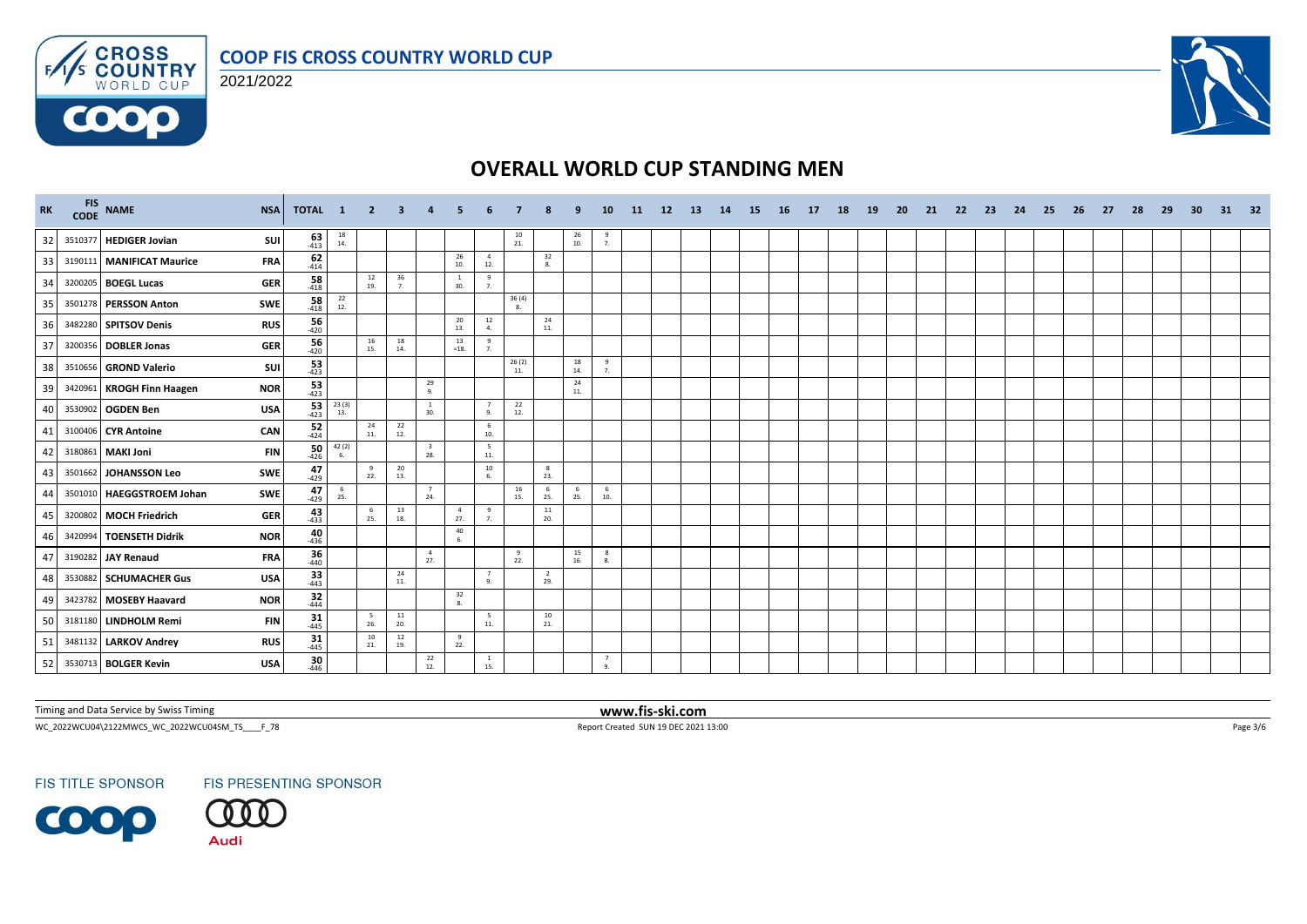



 $F/1/s$ 

6000



# **OVERALL WORLD CUP STANDING MEN**

| RK |         | FIS NAME<br><b>NSA</b>                   | <b>TOTAL</b>        | $\blacksquare$                           | $\mathbf{2}$                   | -3                    |          |               |                        |                       |           |                       | 10                                      | -11 | <b>12</b> | -13 | 14 | -15 | - 16 | 17 | 18 | <b>19</b> | -20 | -21 | -22 | - 23 | -24 | - 25 | -26 | -27 | 28 | -29 | -30 | 31 | 32 |
|----|---------|------------------------------------------|---------------------|------------------------------------------|--------------------------------|-----------------------|----------|---------------|------------------------|-----------------------|-----------|-----------------------|-----------------------------------------|-----|-----------|-----|----|-----|------|----|----|-----------|-----|-----|-----|------|-----|------|-----|-----|----|-----|-----|----|----|
| 53 |         | 3510451 SCHAAD Roman<br>SUI              | $\frac{30}{446}$    |                                          |                                |                       |          |               |                        | $\frac{30(1)}{9}$     |           |                       |                                         |     |           |     |    |     |      |    |    |           |     |     |     |      |     |      |     |     |    |     |     |    |    |
| 54 |         | 3150664 CERNY Ondrej<br><b>CZE</b>       | $^{29}_{447}$       |                                          |                                |                       |          |               |                        | 13<br>18.             |           | 16(6)<br>21.          |                                         |     |           |     |    |     |      |    |    |           |     |     |     |      |     |      |     |     |    |     |     |    |    |
| 55 |         | 3190302 PARISSE Clement<br><b>FRA</b>    | $\frac{28}{448}$    |                                          |                                |                       |          | -6<br>$=25.$  | $\overline{4}$<br>12.  |                       | 18<br>14. |                       |                                         |     |           |     |    |     |      |    |    |           |     |     |     |      |     |      |     |     |    |     |     |    |    |
| 56 | 3501587 | <b>BERGLUND Gustaf</b><br><b>SWE</b>     | $^{27}_{449}$       | $\frac{3}{28}$                           |                                |                       | 8<br>23. |               |                        | $\overline{2}$<br>29. |           | 9<br>22.              | $\begin{array}{c} 5 \\ 11. \end{array}$ |     |           |     |    |     |      |    |    |           |     |     |     |      |     |      |     |     |    |     |     |    |    |
| 57 |         | <b>GBR</b><br>3220016 YOUNG Andrew       | $26 - 450$          |                                          |                                |                       |          |               |                        |                       | -1<br>30. | 15(1)<br>17.          | 10<br>6.                                |     |           |     |    |     |      |    |    |           |     |     |     |      |     |      |     |     |    |     |     |    |    |
| 58 |         | 3220002 MUSGRAVE Andrew<br><b>GBR</b>    | $\frac{26}{450}$    |                                          |                                | 15<br>16.             |          | 11<br>20.     |                        |                       |           |                       |                                         |     |           |     |    |     |      |    |    |           |     |     |     |      |     |      |     |     |    |     |     |    |    |
| 59 |         | 3510342 BAUMANN Jonas<br><b>SUI</b>      | $24 - 452$          |                                          |                                | $\overline{2}$<br>29. |          | 14<br>17.     | 8<br>8.                |                       |           |                       |                                         |     |           |     |    |     |      |    |    |           |     |     |     |      |     |      |     |     |    |     |     |    |    |
| 60 |         | 3180990 HAARALA Juuso<br><b>FIN</b>      | $24 - 452$          | 8<br>23.                                 |                                |                       | 5<br>26. |               | $\overline{2}$<br>14.  | $\overline{4}$<br>27. |           | $\overline{2}$<br>29. | $\overline{\mathbf{3}}$<br>13.          |     |           |     |    |     |      |    |    |           |     |     |     |      |     |      |     |     |    |     |     |    |    |
| 61 |         | <b>CZE</b><br>3150549 SELLER Ludek       | 24<br>$-452$        | $\overline{4}$<br>27.                    |                                |                       |          |               |                        | 6<br>25.              |           | 12<br>19.             | $\overline{2}$<br>14.                   |     |           |     |    |     |      |    |    |           |     |     |     |      |     |      |     |     |    |     |     |    |    |
| 62 |         | 3181408 MOILANEN Niilo<br><b>FIN</b>     | $24 - 452$          | 9<br>22.                                 |                                |                       | 9<br>22. |               | $\overline{2}$<br>14.  |                       |           | $\overline{4}$<br>27. |                                         |     |           |     |    |     |      |    |    |           |     |     |     |      |     |      |     |     |    |     |     |    |    |
| 63 |         | 3501741 POROMAA William<br><b>SWE</b>    | $\frac{23}{453}$    |                                          |                                |                       |          |               | 10<br>6.               |                       | 13<br>18. |                       |                                         |     |           |     |    |     |      |    |    |           |     |     |     |      |     |      |     |     |    |     |     |    |    |
| 64 |         | SUI<br>3510361 PRALONG Candide           | $\frac{23}{453}$    |                                          |                                |                       |          |               | 8<br>8.                |                       | 15<br>16. |                       |                                         |     |           |     |    |     |      |    |    |           |     |     |     |      |     |      |     |     |    |     |     |    |    |
| 65 |         | 3180557 HYVARINEN Perttu<br><b>FIN</b>   | $23$ <sub>453</sub> |                                          | $\overline{\mathbf{3}}$<br>28. | 9<br>22.              |          | - 6<br>$=25.$ | $5\overline{5}$<br>11. |                       |           |                       |                                         |     |           |     |    |     |      |    |    |           |     |     |     |      |     |      |     |     |    |     |     |    |    |
| 66 |         | 3100409 LEVEILLE Olivier<br>CAN          | $21 - 455$          |                                          | $\mathbf{1}$<br>30.            | 14<br>17.             |          |               | 6<br>10.               |                       |           |                       |                                         |     |           |     |    |     |      |    |    |           |     |     |     |      |     |      |     |     |    |     |     |    |    |
| 67 |         | 3530911 JAGER Luke<br><b>USA</b>         | $\frac{20}{456}$    | $\begin{array}{c} 13 \\ 18. \end{array}$ |                                |                       |          |               | 7<br>9.                |                       |           |                       |                                         |     |           |     |    |     |      |    |    |           |     |     |     |      |     |      |     |     |    |     |     |    |    |
| 68 |         | 3100268 KENNEDY Russell<br>CAN           | $20_{456}$          |                                          | $\overline{4}$<br>27.          | 10<br>21.             |          |               | 6<br>10.               |                       |           |                       |                                         |     |           |     |    |     |      |    |    |           |     |     |     |      |     |      |     |     |    |     |     |    |    |
| 69 |         | 3481803 MELNICHENKO Andrey<br><b>RUS</b> | $20 - 456$          |                                          |                                |                       |          |               |                        |                       | 20<br>13. |                       |                                         |     |           |     |    |     |      |    |    |           |     |     |     |      |     |      |     |     |    |     |     |    |    |
| 70 |         | 3220033 CLUGNET James<br><b>GBR</b>      | 18<br>$-458$        |                                          |                                |                       |          |               |                        | - 5<br>26.            |           | -3<br>28.             | $\frac{10}{6}$                          |     |           |     |    |     |      |    |    |           |     |     |     |      |     |      |     |     |    |     |     |    |    |
| 71 |         | 3500664 HALFVARSSON Calle<br><b>SWE</b>  | $17 - 459$          |                                          |                                | $\overline{7}$<br>24. |          |               | $10\,$<br>6.           |                       |           |                       |                                         |     |           |     |    |     |      |    |    |           |     |     |     |      |     |      |     |     |    |     |     |    |    |
| 72 |         | 3200376 NOTZ Florian<br><b>GER</b>       | $17_{459}$          |                                          |                                | <sup>1</sup><br>30.   |          |               |                        |                       | 16<br>15. |                       |                                         |     |           |     |    |     |      |    |    |           |     |     |     |      |     |      |     |     |    |     |     |    |    |
| 73 |         | 3430103 STAREGA Maciej<br>POL            | 17<br>$-459$        |                                          |                                |                       | 6<br>25. |               |                        | 11<br>20.             |           |                       |                                         |     |           |     |    |     |      |    |    |           |     |     |     |      |     |      |     |     |    |     |     |    |    |

Timing and Data Service by Swiss Timing **www.fis-ski.com**

WC\_2022WCU04\2122MWCS\_WC\_2022WCU04SM\_TS\_\_\_\_F\_78 Report Created SUN 19 DEC 2021 13:00 Page 4/6

**FIS TITLE SPONSOR** 

FIS PRESENTING SPONSOR

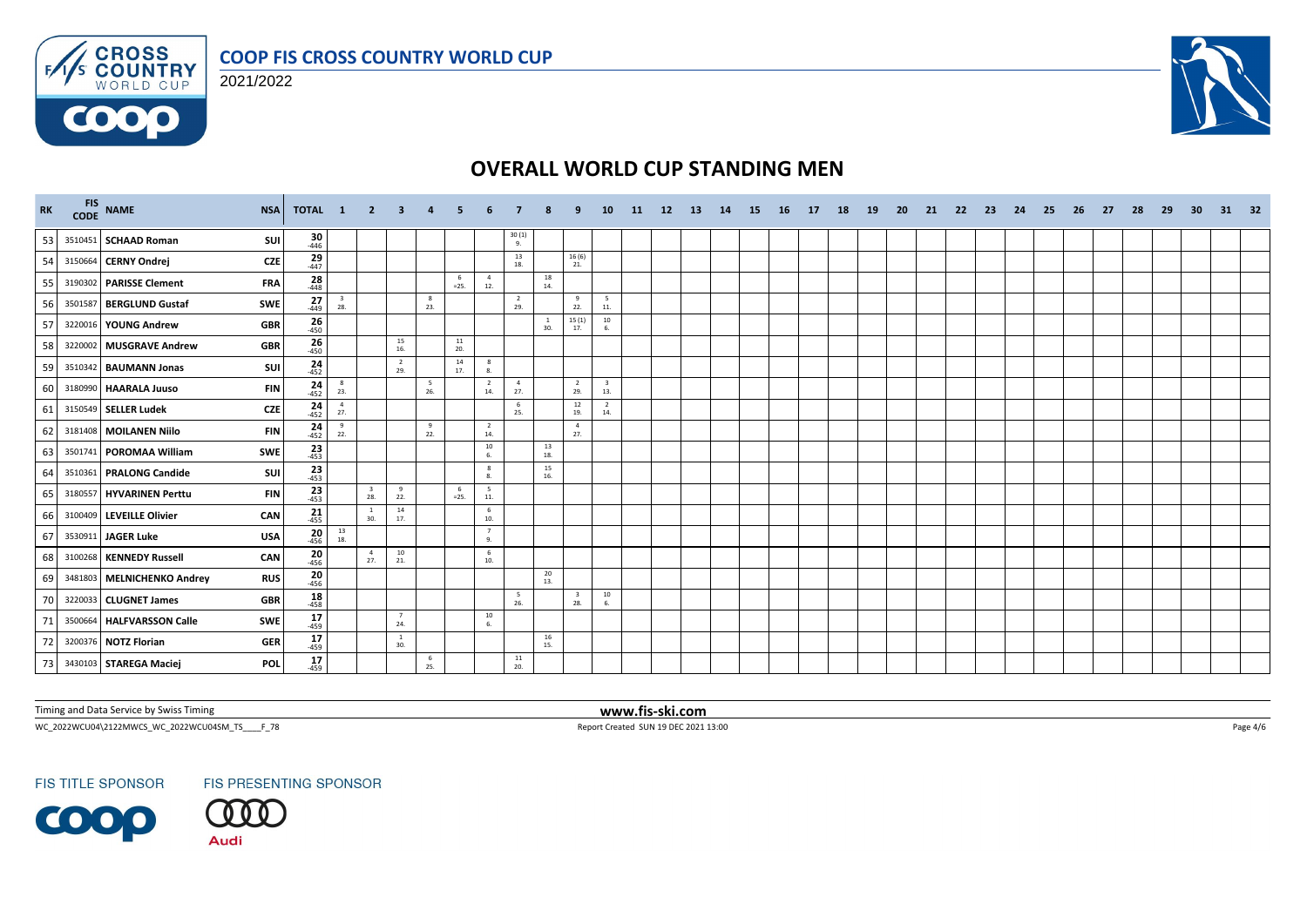





# **OVERALL WORLD CUP STANDING MEN**

| RK |         | FIS NAME<br><b>NSA</b>                    | TOTAL 1          |                                          | $\overline{2}$                  | - 3                            | $\overline{4}$                               | -5                             |                                |               |                        |           | 10      | <b>11</b> | 12 | <b>13</b> | 14 | <b>15</b> | <b>16</b> | 17 | <b>18</b> | 19 | 20 | 21 | - 22 | - 23 | 24 | - 25 | 26 | -27 | 28 | 29 | 30 | 31 | 32 |
|----|---------|-------------------------------------------|------------------|------------------------------------------|---------------------------------|--------------------------------|----------------------------------------------|--------------------------------|--------------------------------|---------------|------------------------|-----------|---------|-----------|----|-----------|----|-----------|-----------|----|-----------|----|----|----|------|------|----|------|----|-----|----|----|----|----|----|
| 74 |         | 3150637 PECHOUSEK Jan<br><b>CZE</b>       | $16 \over 460$   |                                          |                                 |                                |                                              |                                |                                |               |                        | 16<br>15. |         |           |    |           |    |           |           |    |           |    |    |    |      |      |    |      |    |     |    |    |    |    |    |
| 75 |         | 3181133 MANNILA Lauri<br><b>FIN</b>       | $16 \over 460$   | $\begin{array}{c} 16 \\ 15. \end{array}$ |                                 |                                |                                              |                                |                                |               |                        |           |         |           |    |           |    |           |           |    |           |    |    |    |      |      |    |      |    |     |    |    |    |    |    |
| 76 |         | 3050342 VERMEULEN Mika<br><b>AUT</b>      | 16<br>$-460$     |                                          | $\overline{\phantom{a}}$<br>23. | 8<br>23.                       |                                              |                                |                                |               |                        |           |         |           |    |           |    |           |           |    |           |    |    |    |      |      |    |      |    |     |    |    |    |    |    |
| 77 |         | 3190268 BACKSCHEIDER Adrien<br><b>FRA</b> | 15<br>$-461$     |                                          |                                 |                                |                                              | $\overline{\mathbf{3}}$<br>28. | $\overline{\mathbf{3}}$<br>13. |               | 9<br>22.               |           |         |           |    |           |    |           |           |    |           |    |    |    |      |      |    |      |    |     |    |    |    |    |    |
| 78 |         | <b>NOR</b><br>3422186 TURTVEIT Vebjoern   | $15 - 461$       |                                          |                                 |                                |                                              | 15<br>16.                      |                                |               |                        |           |         |           |    |           |    |           |           |    |           |    |    |    |      |      |    |      |    |     |    |    |    |    |    |
| 79 |         | 3510351 FURGER Roman<br>SUI               | $14 \over 462$   |                                          |                                 | - 6<br>25.                     |                                              |                                | 8<br>8.                        |               |                        |           |         |           |    |           |    |           |           |    |           |    |    |    |      |      |    |      |    |     |    |    |    |    |    |
| 80 |         | 3510588 RIEBLI Janik<br>SUI               | $14 \over 462$   |                                          |                                 |                                |                                              |                                |                                | $14\,$<br>17. |                        |           |         |           |    |           |    |           |           |    |           |    |    |    |      |      |    |      |    |     |    |    |    |    |    |
| 81 |         | <b>SUI</b><br>3510023 COLOGNA Dario       | $14 \over 462$   |                                          | 7<br>24.                        |                                |                                              |                                |                                |               | $\overline{7}$<br>24.  |           |         |           |    |           |    |           |           |    |           |    |    |    |      |      |    |      |    |     |    |    |    |    |    |
| 82 |         | 3200676 BRUGGER Janosch<br><b>GER</b>     | $13 \over 463$   |                                          |                                 | $\overline{4}$<br>27.          |                                              |                                | 9<br>7.                        |               |                        |           |         |           |    |           |    |           |           |    |           |    |    |    |      |      |    |      |    |     |    |    |    |    |    |
| 83 |         | 3423627 SKAANES Haakon<br><b>NOR</b>      | $13 - 463$       |                                          |                                 |                                | $\begin{array}{c} 13\ (1)\\ 19. \end{array}$ |                                |                                |               |                        |           |         |           |    |           |    |           |           |    |           |    |    |    |      |      |    |      |    |     |    |    |    |    |    |
| 84 | 3510417 | <b>KAESER Erwan</b><br><b>SUI</b>         | $\frac{12}{464}$ |                                          |                                 |                                |                                              |                                |                                | 12<br>19.     |                        |           |         |           |    |           |    |           |           |    |           |    |    |    |      |      |    |      |    |     |    |    |    |    |    |
| 85 |         | 3290321 GARDENER Stefano<br><b>ITA</b>    | $11$<br>$465$    |                                          |                                 |                                |                                              |                                | 11<br>5.                       |               |                        |           |         |           |    |           |    |           |           |    |           |    |    |    |      |      |    |      |    |     |    |    |    |    |    |
| 86 |         | 3290504 VENTURA Paolo<br><b>ITA</b>       | $11$<br>-465     |                                          |                                 |                                |                                              |                                | 11<br>5.                       |               |                        |           |         |           |    |           |    |           |           |    |           |    |    |    |      |      |    |      |    |     |    |    |    |    |    |
| 87 |         | 3190429 CHAUTEMPS Arnaud<br><b>FRA</b>    | $11 - 465$       |                                          |                                 |                                |                                              |                                | $\overline{\mathbf{3}}$<br>13. |               |                        |           | 8<br>8. |           |    |           |    |           |           |    |           |    |    |    |      |      |    |      |    |     |    |    |    |    |    |
| 88 |         | CAN<br>3100412 RITCHIE Graham             | $11$<br>$465$    |                                          |                                 |                                |                                              |                                | 6<br>10.                       |               |                        | 5<br>26.  |         |           |    |           |    |           |           |    |           |    |    |    |      |      |    |      |    |     |    |    |    |    |    |
| 89 |         | 3181098 SUHONEN Verneri<br><b>FIN</b>     | $11$<br>$465$    | $\frac{11}{20}$                          |                                 |                                |                                              |                                |                                |               |                        |           |         |           |    |           |    |           |           |    |           |    |    |    |      |      |    |      |    |     |    |    |    |    |    |
| 90 |         | 3500755 JONSSON Fredrik<br><b>SWE</b>     | $10^{46}$        |                                          |                                 |                                |                                              |                                | 10<br>6.                       |               |                        |           |         |           |    |           |    |           |           |    |           |    |    |    |      |      |    |      |    |     |    |    |    |    |    |
| 91 |         | 3180508 HAKOLA Ristomatti<br><b>FIN</b>   | 10<br>$-466$     | $\begin{array}{c} 10 \\ 21. \end{array}$ |                                 |                                |                                              |                                |                                |               |                        |           |         |           |    |           |    |           |           |    |           |    |    |    |      |      |    |      |    |     |    |    |    |    |    |
| 92 |         | 3510534 KLEE Beda<br><b>SUI</b>           | $\frac{8}{-468}$ |                                          |                                 |                                |                                              |                                | - 8<br>8.                      |               |                        |           |         |           |    |           |    |           |           |    |           |    |    |    |      |      |    |      |    |     |    |    |    |    |    |
| 93 |         | 3430249 BURY Dominik<br><b>POL</b>        | $rac{8}{468}$    |                                          |                                 | $\overline{\mathbf{3}}$<br>28. |                                              |                                |                                |               | $5\overline{5}$<br>26. |           |         |           |    |           |    |           |           |    |           |    |    |    |      |      |    |      |    |     |    |    |    |    |    |
| 94 |         | 3290533 HELLWEGER Michael<br><b>ITA</b>   | $rac{8}{-468}$   |                                          |                                 |                                |                                              |                                |                                |               |                        | 8<br>23.  |         |           |    |           |    |           |           |    |           |    |    |    |      |      |    |      |    |     |    |    |    |    |    |

Timing and Data Service by Swiss Timing **www.fis-ski.com**

WC\_2022WCU04\2122MWCS\_WC\_2022WCU04SM\_TS\_\_\_\_F\_78 <br>
Report Created SUN 19 DEC 2021 13:00

**FIS TITLE SPONSOR**